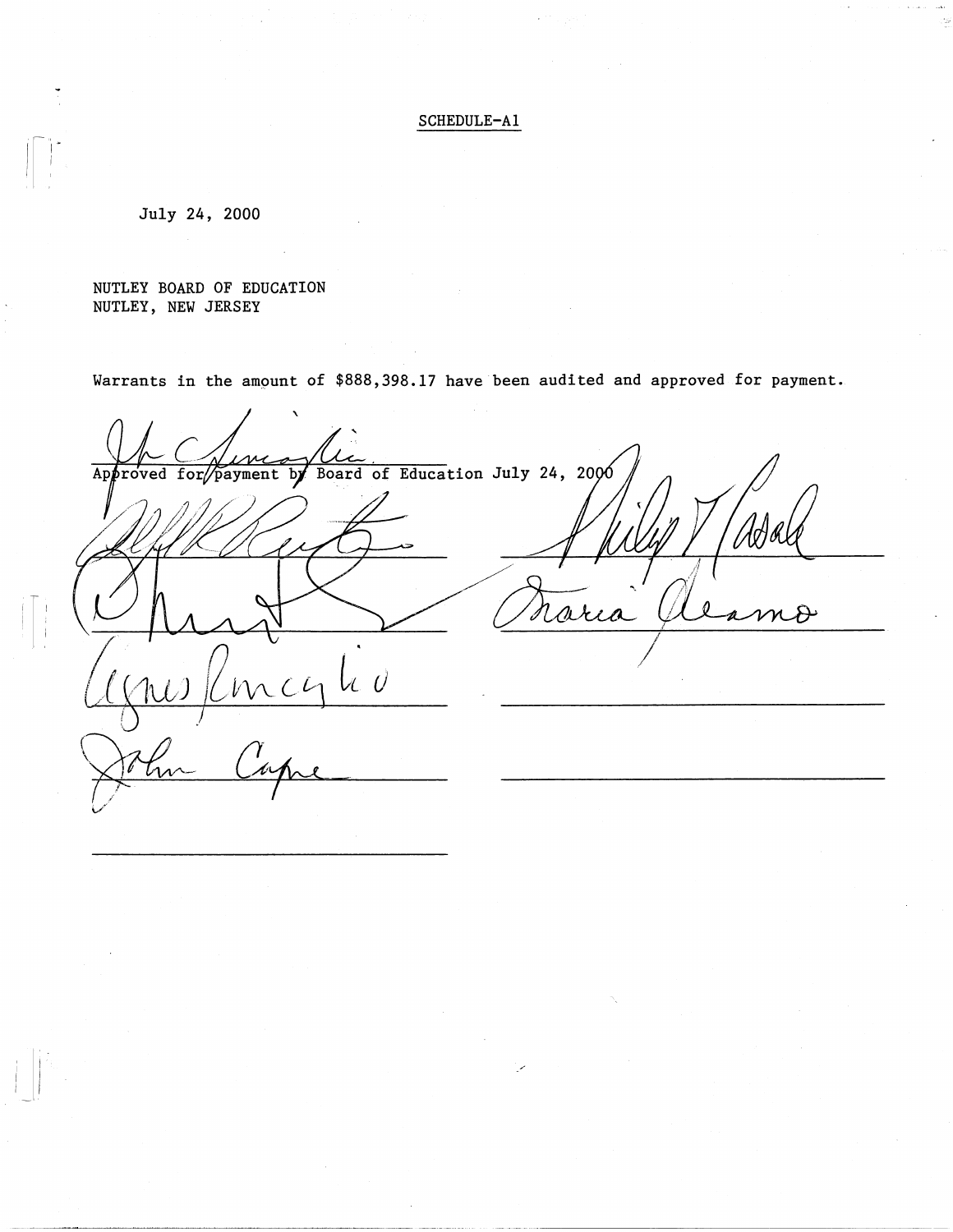## From: 07/01/2000 to 07/24/2000 JULY

## FR I. JUL 21, 2000 C H E C K JOURNAL -- Uith **D•tail Page**  NUTLEY **BOARD** OF EDUCATION

~ - I

| CHECK # | DATE | <b>CODE-VENDOR NAME</b>                                                                                                                                                                                                              |  | DOLLAR AMT F/P P.O.# DESCRIPTION | <b>ACCOUNT</b> | <b>INVOICE®</b> |  |
|---------|------|--------------------------------------------------------------------------------------------------------------------------------------------------------------------------------------------------------------------------------------|--|----------------------------------|----------------|-----------------|--|
|         |      |                                                                                                                                                                                                                                      |  |                                  |                |                 |  |
|         |      |                                                                                                                                                                                                                                      |  |                                  |                |                 |  |
|         |      |                                                                                                                                                                                                                                      |  |                                  |                |                 |  |
|         |      |                                                                                                                                                                                                                                      |  |                                  |                |                 |  |
|         |      |                                                                                                                                                                                                                                      |  |                                  |                |                 |  |
|         |      |                                                                                                                                                                                                                                      |  |                                  |                |                 |  |
|         |      |                                                                                                                                                                                                                                      |  |                                  |                |                 |  |
|         |      |                                                                                                                                                                                                                                      |  |                                  |                |                 |  |
|         |      |                                                                                                                                                                                                                                      |  |                                  |                |                 |  |
|         |      |                                                                                                                                                                                                                                      |  |                                  |                |                 |  |
|         |      |                                                                                                                                                                                                                                      |  |                                  |                |                 |  |
|         |      |                                                                                                                                                                                                                                      |  |                                  |                |                 |  |
|         |      |                                                                                                                                                                                                                                      |  |                                  |                |                 |  |
|         |      |                                                                                                                                                                                                                                      |  |                                  |                |                 |  |
|         |      |                                                                                                                                                                                                                                      |  |                                  |                |                 |  |
|         |      | 028060 07/10/00 BOEE BOE EMPLOYEES PENSION FUND OF 17,524.00 F 101025 E.C.P.F. 1199929124100243<br>1199929127000291 07/10/00 SNJH STATE OF NJ HEALTH BENEFITS F 218,734.49 P 101026 HEALTH BENEFITS 1199929127000291<br>Check 028061 |  |                                  |                |                 |  |
|         |      |                                                                                                                                                                                                                                      |  |                                  |                |                 |  |
|         |      |                                                                                                                                                                                                                                      |  |                                  |                |                 |  |
|         |      |                                                                                                                                                                                                                                      |  |                                  |                |                 |  |
|         |      |                                                                                                                                                                                                                                      |  |                                  |                |                 |  |
|         |      |                                                                                                                                                                                                                                      |  |                                  |                |                 |  |
|         |      |                                                                                                                                                                                                                                      |  |                                  |                |                 |  |
|         |      |                                                                                                                                                                                                                                      |  |                                  |                |                 |  |
|         |      |                                                                                                                                                                                                                                      |  |                                  |                |                 |  |
|         |      | 028062 07/10/00 IHS INTERNATIONAL HEALTHCARE SERV 300.83 P 101029 DENTAL BENEFITS 1199929127000292<br>028063 07/10/00 CUB BOLLINGER FOULER 21,168.86 P 101027 DENTAL BENEFITS 1199929127000292<br>CUB BOLLINGER FOULER 700.00 P 1010 |  |                                  |                |                 |  |
|         |      |                                                                                                                                                                                                                                      |  |                                  |                |                 |  |
|         |      |                                                                                                                                                                                                                                      |  |                                  |                |                 |  |
|         |      |                                                                                                                                                                                                                                      |  |                                  |                |                 |  |
|         |      |                                                                                                                                                                                                                                      |  |                                  |                |                 |  |
|         |      |                                                                                                                                                                                                                                      |  |                                  |                |                 |  |
|         |      |                                                                                                                                                                                                                                      |  |                                  |                |                 |  |
|         |      |                                                                                                                                                                                                                                      |  |                                  |                |                 |  |
|         |      |                                                                                                                                                                                                                                      |  |                                  |                |                 |  |
|         |      |                                                                                                                                                                                                                                      |  |                                  |                |                 |  |
|         |      |                                                                                                                                                                                                                                      |  |                                  |                |                 |  |
|         |      |                                                                                                                                                                                                                                      |  |                                  |                |                 |  |
|         |      |                                                                                                                                                                                                                                      |  |                                  |                |                 |  |
|         |      |                                                                                                                                                                                                                                      |  |                                  |                |                 |  |
|         |      |                                                                                                                                                                                                                                      |  |                                  |                |                 |  |
|         |      |                                                                                                                                                                                                                                      |  |                                  |                |                 |  |
|         |      |                                                                                                                                                                                                                                      |  |                                  |                |                 |  |
|         |      |                                                                                                                                                                                                                                      |  |                                  |                |                 |  |
|         |      |                                                                                                                                                                                                                                      |  |                                  |                |                 |  |
|         |      |                                                                                                                                                                                                                                      |  |                                  |                |                 |  |
|         |      |                                                                                                                                                                                                                                      |  |                                  |                |                 |  |
|         |      |                                                                                                                                                                                                                                      |  |                                  |                |                 |  |
|         |      |                                                                                                                                                                                                                                      |  |                                  |                |                 |  |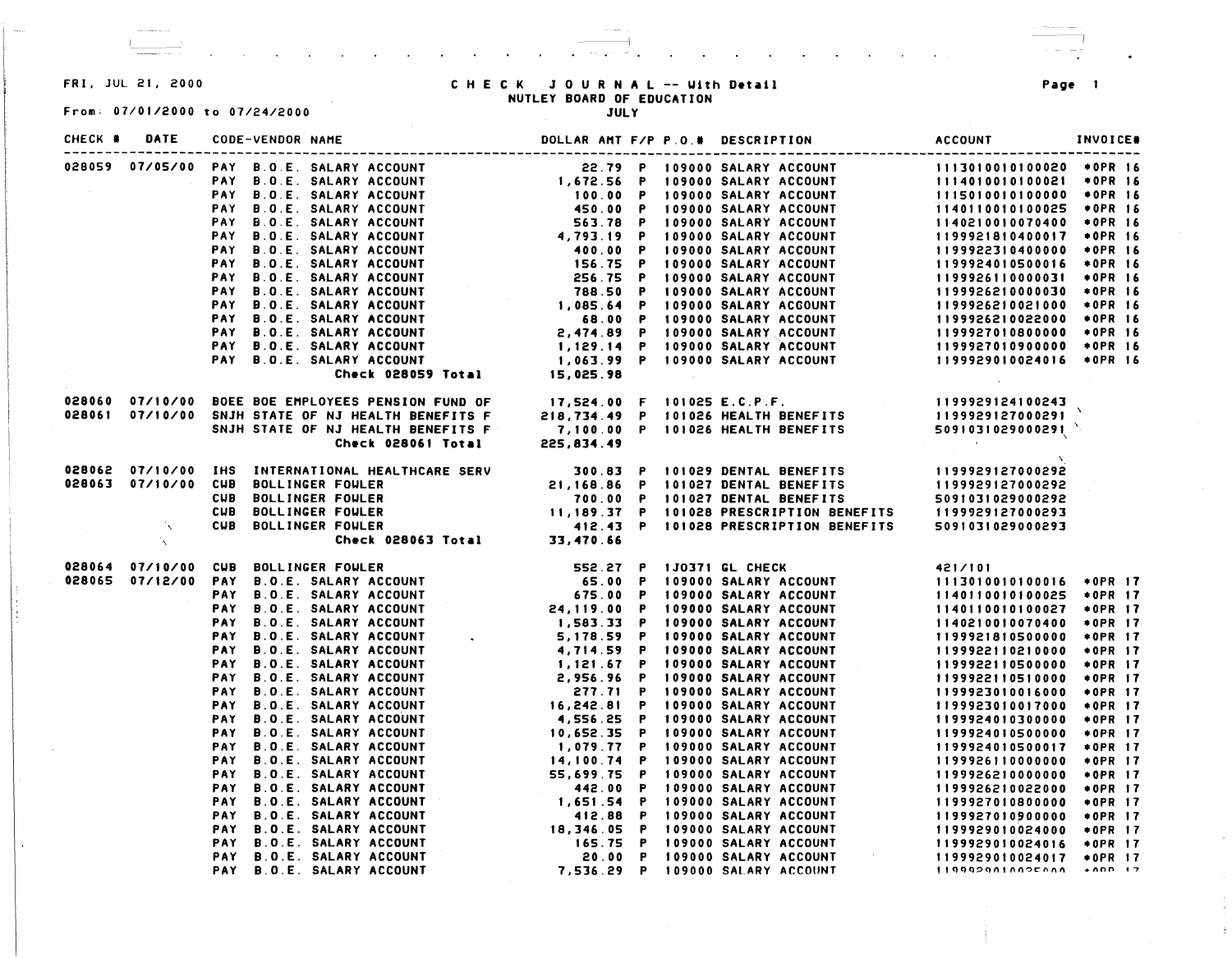~·

l i' ',I

From: 07/01/2000 to 07/24/2000

## FRI, JUL 21, 2000 CHECK JOURNAL -- With **D•tail**  NUTLEY **BOARD** OF EDUCATION

#### JULY

| CHECK # | <b>DATE</b> | <b>CODE-VENDOR NAME</b>                                                                                                                                                                                                                  |  | DOLLAR AMT F/P P.O.# DESCRIPTION | ACCOUNT INVOICE# |  |
|---------|-------------|------------------------------------------------------------------------------------------------------------------------------------------------------------------------------------------------------------------------------------------|--|----------------------------------|------------------|--|
|         |             |                                                                                                                                                                                                                                          |  |                                  |                  |  |
|         |             |                                                                                                                                                                                                                                          |  |                                  |                  |  |
|         |             |                                                                                                                                                                                                                                          |  |                                  |                  |  |
|         |             |                                                                                                                                                                                                                                          |  |                                  |                  |  |
|         |             |                                                                                                                                                                                                                                          |  |                                  |                  |  |
|         |             |                                                                                                                                                                                                                                          |  |                                  |                  |  |
|         |             |                                                                                                                                                                                                                                          |  |                                  |                  |  |
|         |             |                                                                                                                                                                                                                                          |  |                                  |                  |  |
|         |             |                                                                                                                                                                                                                                          |  |                                  |                  |  |
|         |             |                                                                                                                                                                                                                                          |  |                                  |                  |  |
|         |             |                                                                                                                                                                                                                                          |  |                                  |                  |  |
|         |             |                                                                                                                                                                                                                                          |  |                                  |                  |  |
|         |             |                                                                                                                                                                                                                                          |  |                                  |                  |  |
|         |             | 028066 07/12/00 BOES BOARD OF EDUCATION SALARY ACC<br>028067 07/12/00 PAY B.O.E. SALARY ACCOUNT<br>028167 07/19/00 CTI CROWN TODAY INC<br>028167 07/19/00 CTI CROWN TODAY INC<br>028173 07/24/00 ABRA ABRAMS & CO. PUBLISHING INC.<br>AB |  |                                  |                  |  |
|         |             | 028174 07/24/00 AS9 ACCESSORALL 116.85 P 100191 OFFICE AND GUIDANCE 1199921860000616<br>AS9 ACCESSORALL 116.85 P 100191 OFFICE AND GUIDANCE 1199924060001616<br>Check 028174 Total 233.70                                                |  |                                  |                  |  |
|         |             |                                                                                                                                                                                                                                          |  |                                  |                  |  |
|         |             |                                                                                                                                                                                                                                          |  |                                  |                  |  |
|         |             |                                                                                                                                                                                                                                          |  |                                  |                  |  |
|         |             |                                                                                                                                                                                                                                          |  |                                  |                  |  |
|         |             |                                                                                                                                                                                                                                          |  |                                  |                  |  |
|         |             | 028176 07/24/00 MC10 AMERA-CHEM (74.90 F 100037 HS TEACHING SUPPLIES 1119010061001615<br>028178 07/24/00 ALC AMERICAN LIBRARY ASSN. [150.00 F 100031.IBRARY ASSN. [1999222620001612<br>028178 07/24/00 ARCH ARCH (1999230530162531       |  |                                  |                  |  |
|         |             |                                                                                                                                                                                                                                          |  |                                  |                  |  |
|         |             |                                                                                                                                                                                                                                          |  |                                  |                  |  |
|         |             |                                                                                                                                                                                                                                          |  |                                  |                  |  |
|         |             |                                                                                                                                                                                                                                          |  |                                  |                  |  |
|         |             |                                                                                                                                                                                                                                          |  |                                  |                  |  |
|         |             |                                                                                                                                                                                                                                          |  |                                  |                  |  |
|         |             |                                                                                                                                                                                                                                          |  |                                  |                  |  |
|         |             |                                                                                                                                                                                                                                          |  |                                  |                  |  |
|         |             |                                                                                                                                                                                                                                          |  |                                  |                  |  |
|         |             |                                                                                                                                                                                                                                          |  |                                  |                  |  |
|         |             |                                                                                                                                                                                                                                          |  |                                  |                  |  |
|         |             |                                                                                                                                                                                                                                          |  |                                  |                  |  |
|         |             |                                                                                                                                                                                                                                          |  |                                  |                  |  |
|         |             |                                                                                                                                                                                                                                          |  |                                  |                  |  |
|         |             | 028199 07/24/00 CDPC CARSON-DELLOSA PUBLISHING CO.<br>028190 07/24/00 CDPC CARSON-DELLOSA PUBLISHING CO.<br>028191 07/24/00 CDPC CARSON-DELLOSA PUBLISHING CO.<br>028191 07/24/00 CDP CHANNEY ELECTRONICS INC.<br>028193 07/24/00 CDP    |  |                                  |                  |  |
|         |             |                                                                                                                                                                                                                                          |  |                                  |                  |  |
|         |             |                                                                                                                                                                                                                                          |  |                                  |                  |  |
|         |             |                                                                                                                                                                                                                                          |  |                                  |                  |  |
|         |             |                                                                                                                                                                                                                                          |  |                                  |                  |  |
|         |             |                                                                                                                                                                                                                                          |  |                                  |                  |  |
|         |             |                                                                                                                                                                                                                                          |  |                                  |                  |  |
|         |             |                                                                                                                                                                                                                                          |  |                                  |                  |  |
|         |             |                                                                                                                                                                                                                                          |  |                                  |                  |  |
|         |             |                                                                                                                                                                                                                                          |  |                                  |                  |  |
|         |             |                                                                                                                                                                                                                                          |  |                                  |                  |  |
|         |             |                                                                                                                                                                                                                                          |  |                                  |                  |  |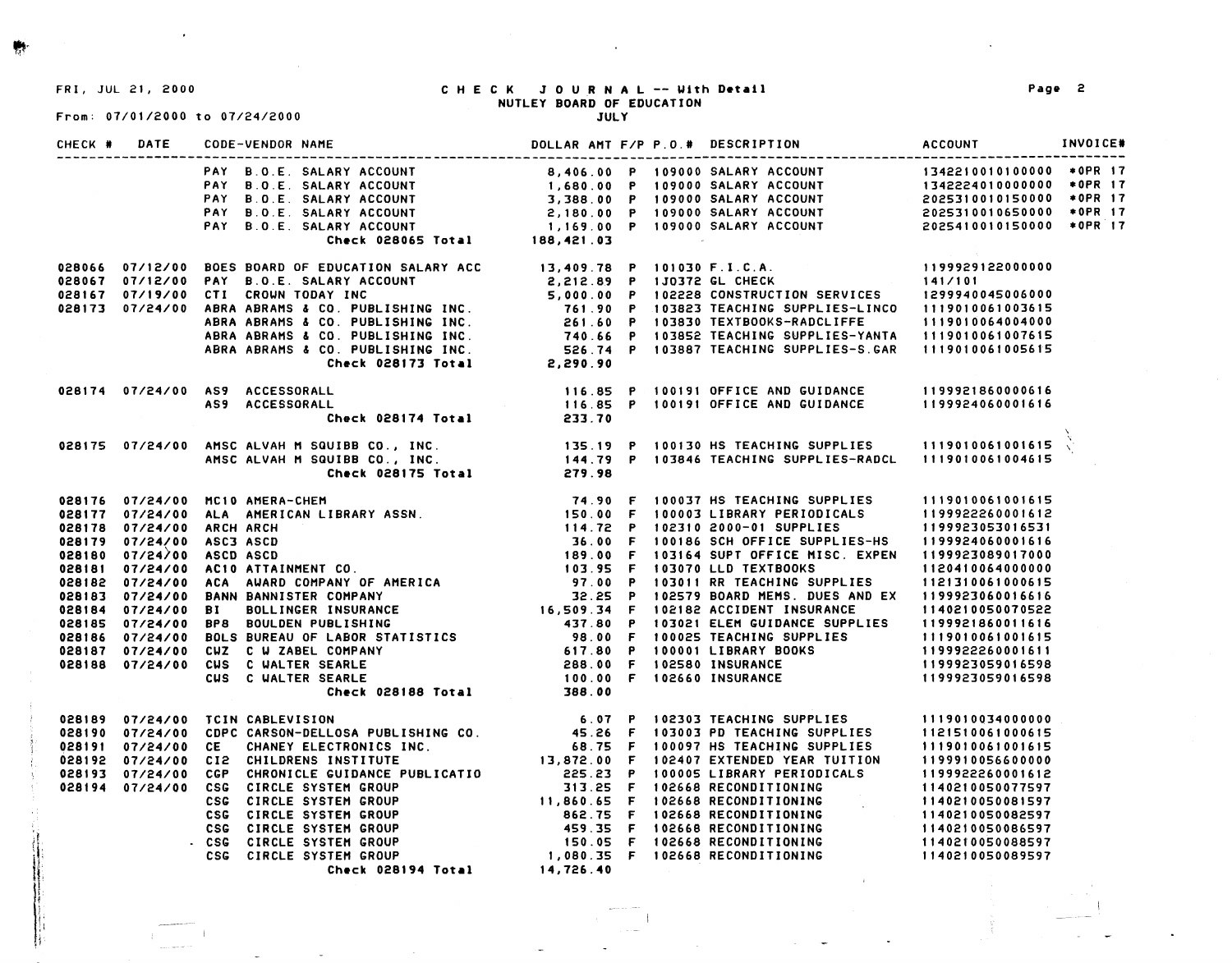

..

,;

Q,

D, D.

;jf ;~, 1;1 '1 1, ,,

From: 07/01/2000 to 07/24/2000

وبالواسخ وبالمراج

**Contractor Commercial** 

#### FRI, JUL 21, 2000 CHECK JOURNAL -- Uith **D•tail**  NUTLEY **BOARD** OF EDUCATION **JULY**

 $\sim$   $\sim$   $\sim$   $\sim$   $\sim$ 

| CHECK # | <b>DATE</b>                 | CODE-VENDOR NAME                                                                                                                                                                                                                                                                                                                                                                                                                                                              |  | DOLLAR AMT F/P P.O.# DESCRIPTION                                                                | <b>ACCOUNT</b> | INVOICE# |
|---------|-----------------------------|-------------------------------------------------------------------------------------------------------------------------------------------------------------------------------------------------------------------------------------------------------------------------------------------------------------------------------------------------------------------------------------------------------------------------------------------------------------------------------|--|-------------------------------------------------------------------------------------------------|----------------|----------|
|         |                             | 028195 07/24/00 CML CLARUS MUSIC LTD. [107.89 P 103086 TEACHING SUPPLIES-LINCO 1119010061003615<br>CML CLARUS MUSIC LTD. [103107 TEACHING SUPPLIES-YANTA 1119010061007615<br>Check 028195 Total 205.18                                                                                                                                                                                                                                                                        |  |                                                                                                 |                |          |
|         |                             | 028196 07/24/00 CS5 CLASSIC SANITATION (1,256.24 P 102305 REFUSE REMOVAL 1199926242000421<br>028197 07/24/00 COM COMPUTER CONSULTING GROUP (1,795.00 F 102293 OP/PL C/S EQUIP. REPAIR 1199926242000422<br>028198 07/24/00 CSI COMPUT                                                                                                                                                                                                                                          |  |                                                                                                 |                |          |
|         |                             |                                                                                                                                                                                                                                                                                                                                                                                                                                                                               |  |                                                                                                 |                |          |
|         |                             |                                                                                                                                                                                                                                                                                                                                                                                                                                                                               |  |                                                                                                 |                |          |
|         |                             |                                                                                                                                                                                                                                                                                                                                                                                                                                                                               |  |                                                                                                 |                |          |
|         |                             |                                                                                                                                                                                                                                                                                                                                                                                                                                                                               |  |                                                                                                 |                |          |
|         |                             | 028199 07/24/00 GTVA CONSECO FINANCE VENDOR SERVIC 116.00 P 101040 LEASE AGREEMENT 1199924050002440<br>GTVA CONSECO FINANCE VENDOR SERVIC 116.00 P 101040 LEASE AGREEMENT 1199924050003440<br>Check 028199 Total 232.00                                                                                                                                                                                                                                                       |  |                                                                                                 |                |          |
|         |                             |                                                                                                                                                                                                                                                                                                                                                                                                                                                                               |  |                                                                                                 |                |          |
|         |                             |                                                                                                                                                                                                                                                                                                                                                                                                                                                                               |  |                                                                                                 |                |          |
|         | 028200 07/24/00 DACO DASHCO |                                                                                                                                                                                                                                                                                                                                                                                                                                                                               |  | 7,687.54 F 102173 CONTRUCTION SUPPLIES 1299940061004000<br>Check 028200 Total 9,432.56 9,432.56 |                |          |
|         |                             | DACO DASHCO                                                                                                                                                                                                                                                                                                                                                                                                                                                                   |  |                                                                                                 |                |          |
|         |                             |                                                                                                                                                                                                                                                                                                                                                                                                                                                                               |  |                                                                                                 |                |          |
|         |                             |                                                                                                                                                                                                                                                                                                                                                                                                                                                                               |  |                                                                                                 |                |          |
|         |                             |                                                                                                                                                                                                                                                                                                                                                                                                                                                                               |  |                                                                                                 |                |          |
|         |                             |                                                                                                                                                                                                                                                                                                                                                                                                                                                                               |  |                                                                                                 |                |          |
|         |                             | 028201 07/24/00 EEN EASY_ENGLISH_NEWS 202.50 F 103170 BIL_TEACHING_SUPPLIES 1124010061000615<br>028202 07/24/00 ED EDUCATIONAL_DESIGN_INC 922.52 P 103839_TEACHING_SUPPLIES-RADCL 1119010061004615<br>Check_028202_Total 2,043.78<br>028203 07/24/00 EPS EDUCATORS PUPLISHING SERVICES<br>EPS EDUCATORS PUPLISHING SERVICES<br>EPS EDUCATORS PUPLISHING SERVICES<br>EPS EDUCATORS PUPLISHING SERVICES<br>EPS EDUCATORS PUPLISHING SERVICES<br>EPS EDUCATORS PUPLISHING SERVIC |  |                                                                                                 |                |          |
|         |                             |                                                                                                                                                                                                                                                                                                                                                                                                                                                                               |  |                                                                                                 |                |          |
|         |                             |                                                                                                                                                                                                                                                                                                                                                                                                                                                                               |  |                                                                                                 |                |          |
|         |                             |                                                                                                                                                                                                                                                                                                                                                                                                                                                                               |  |                                                                                                 |                |          |
|         |                             |                                                                                                                                                                                                                                                                                                                                                                                                                                                                               |  |                                                                                                 |                |          |
|         |                             |                                                                                                                                                                                                                                                                                                                                                                                                                                                                               |  |                                                                                                 |                |          |
|         |                             |                                                                                                                                                                                                                                                                                                                                                                                                                                                                               |  |                                                                                                 |                |          |
|         |                             |                                                                                                                                                                                                                                                                                                                                                                                                                                                                               |  |                                                                                                 |                |          |
|         |                             |                                                                                                                                                                                                                                                                                                                                                                                                                                                                               |  |                                                                                                 |                |          |
|         |                             |                                                                                                                                                                                                                                                                                                                                                                                                                                                                               |  |                                                                                                 |                |          |
|         |                             |                                                                                                                                                                                                                                                                                                                                                                                                                                                                               |  |                                                                                                 |                |          |
|         |                             |                                                                                                                                                                                                                                                                                                                                                                                                                                                                               |  |                                                                                                 |                |          |
|         |                             |                                                                                                                                                                                                                                                                                                                                                                                                                                                                               |  |                                                                                                 |                |          |
|         |                             |                                                                                                                                                                                                                                                                                                                                                                                                                                                                               |  |                                                                                                 |                |          |
|         |                             |                                                                                                                                                                                                                                                                                                                                                                                                                                                                               |  |                                                                                                 |                |          |
|         |                             |                                                                                                                                                                                                                                                                                                                                                                                                                                                                               |  |                                                                                                 |                |          |
|         |                             | 028204 07/24/00 EPC ELAN PUBLISHING COMPANY 72.60 P 103843 TEACHING SUPPLIES-RADCL 1119010061004615<br>028205 07/24/00 ESG1 ELCOM SERVICES GROUP,INC. 752.00 F 101021 EQUIPMENT 1299929073025735<br>028206 07/24/00 EPI ENSLOW PUBLI                                                                                                                                                                                                                                          |  |                                                                                                 |                |          |
|         |                             |                                                                                                                                                                                                                                                                                                                                                                                                                                                                               |  |                                                                                                 |                |          |
|         |                             |                                                                                                                                                                                                                                                                                                                                                                                                                                                                               |  |                                                                                                 |                |          |
|         |                             |                                                                                                                                                                                                                                                                                                                                                                                                                                                                               |  |                                                                                                 |                |          |
|         |                             |                                                                                                                                                                                                                                                                                                                                                                                                                                                                               |  |                                                                                                 |                |          |
|         |                             |                                                                                                                                                                                                                                                                                                                                                                                                                                                                               |  |                                                                                                 |                |          |
|         |                             |                                                                                                                                                                                                                                                                                                                                                                                                                                                                               |  |                                                                                                 |                |          |
|         |                             |                                                                                                                                                                                                                                                                                                                                                                                                                                                                               |  |                                                                                                 |                |          |
|         |                             |                                                                                                                                                                                                                                                                                                                                                                                                                                                                               |  |                                                                                                 |                |          |
|         |                             | 028207 07/24/00 ECDP ESSEX COUNTY DEPT OF PARKS,RE<br>028208 07/24/00 ECSB ESSEX COUNTY SCHOOL BOARDS AS<br>028209 07/24/00 ECSB ESSEX COUNTY SCHOOL BOARDS AS<br>028210 07/24/00 FLA FLAGHOUSE INC<br>028210 07/24/00 FLA FLAGHOUSE I                                                                                                                                                                                                                                        |  |                                                                                                 |                |          |
|         |                             | 028213 07/24/00 GIT GREAT IDEAS FOR TEACHING                                                                                                                                                                                                                                                                                                                                                                                                                                  |  | 117.52 F 103012 SPEECH TEACHING SUPPLIE 1199921660028610                                        |                |          |
|         |                             |                                                                                                                                                                                                                                                                                                                                                                                                                                                                               |  |                                                                                                 |                |          |

Pag• 3

 $\bullet$ 

 $\sim$ 

Ÿ.,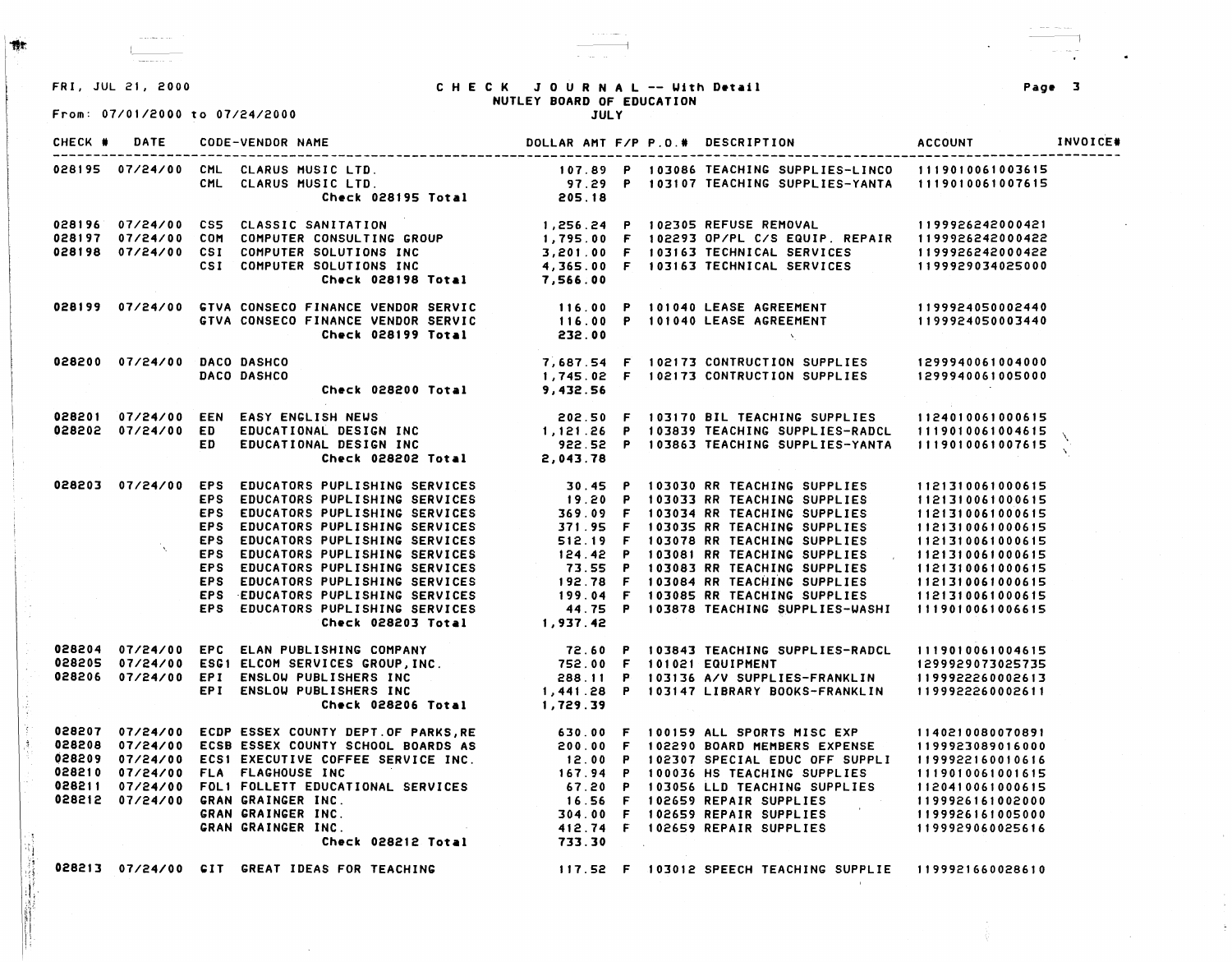**#+** 

 $\cdot$  $\frac{11}{3}$ 

j.

# FRI, JUL 21, 2000 C H E C K **JOURNAL** -- IJith **D•tail Pag• 4**  NUTLEY **BOARD OF EDUCATION**

From: 07/01/2000 to 07/24/2000

| CHECK # DATE |                                                                                                                                                                                                                                            |  |  |  |
|--------------|--------------------------------------------------------------------------------------------------------------------------------------------------------------------------------------------------------------------------------------------|--|--|--|
|              |                                                                                                                                                                                                                                            |  |  |  |
|              |                                                                                                                                                                                                                                            |  |  |  |
|              |                                                                                                                                                                                                                                            |  |  |  |
|              |                                                                                                                                                                                                                                            |  |  |  |
|              |                                                                                                                                                                                                                                            |  |  |  |
|              |                                                                                                                                                                                                                                            |  |  |  |
|              |                                                                                                                                                                                                                                            |  |  |  |
|              |                                                                                                                                                                                                                                            |  |  |  |
|              |                                                                                                                                                                                                                                            |  |  |  |
|              |                                                                                                                                                                                                                                            |  |  |  |
|              | 028214 07/24/00 GEM GREYSTONE EDUCATIONAL MATERIA 13.50 F 103074 GUIDANCE OFFICE SUPPLIE 1199921860000616<br>028215 07/24/00 HUMC HW UILSON COMPANY 945.00 F 100060 DLNA SUPPLIES – LIBRARY 1199922260001629<br>028216 07/24/00 HBJ        |  |  |  |
|              |                                                                                                                                                                                                                                            |  |  |  |
|              |                                                                                                                                                                                                                                            |  |  |  |
|              |                                                                                                                                                                                                                                            |  |  |  |
|              |                                                                                                                                                                                                                                            |  |  |  |
|              | 028217 07/24/00 HSI HARRINGTON SOFTWARE INC 8,750.00 F 101016 SOFTWARE MAINTENANCE 1199929034025000<br>028218 07/24/00 HES HAWTHORNE EDUCATIONAL SERVICE 155.10 F 103134 CST SUPPLIES 1199921960000616<br>028219 07/24/00 HJI HAZELD       |  |  |  |
|              | 028220 07/24/00 HMC HOUGHTON MIFFLIN CO. TEAS TO 103063 LLD TEACHING SUPPLIES 1120410061000615<br>HMC HOUGHTON MIFFLIN CO. 503.79 P 103068 LLD TEACHING SUPPLIES 1120410061000615<br>Check 028220 Total 1,463.47                           |  |  |  |
|              |                                                                                                                                                                                                                                            |  |  |  |
|              |                                                                                                                                                                                                                                            |  |  |  |
|              |                                                                                                                                                                                                                                            |  |  |  |
|              | 32822 07/24/00 HRM HUMAN CREW PORT (1997 - 174.5 - 179 10047 HS TEACHING SUPPLIES<br>128222 07/24/00 HRM HUMAN RELATIONS NEOTA<br>128222 07/24/00 HRM HUMAN RELATIONS NEOTA<br>12822 07/24/00 JDR   ID N CORPORATION<br>12822 07/24/00 JDR |  |  |  |
|              |                                                                                                                                                                                                                                            |  |  |  |
|              |                                                                                                                                                                                                                                            |  |  |  |
|              |                                                                                                                                                                                                                                            |  |  |  |
|              |                                                                                                                                                                                                                                            |  |  |  |
|              |                                                                                                                                                                                                                                            |  |  |  |
|              |                                                                                                                                                                                                                                            |  |  |  |
|              |                                                                                                                                                                                                                                            |  |  |  |
|              |                                                                                                                                                                                                                                            |  |  |  |
|              |                                                                                                                                                                                                                                            |  |  |  |
|              |                                                                                                                                                                                                                                            |  |  |  |
|              |                                                                                                                                                                                                                                            |  |  |  |
|              |                                                                                                                                                                                                                                            |  |  |  |
|              |                                                                                                                                                                                                                                            |  |  |  |
|              |                                                                                                                                                                                                                                            |  |  |  |
|              |                                                                                                                                                                                                                                            |  |  |  |
|              |                                                                                                                                                                                                                                            |  |  |  |
|              |                                                                                                                                                                                                                                            |  |  |  |
|              |                                                                                                                                                                                                                                            |  |  |  |
|              |                                                                                                                                                                                                                                            |  |  |  |
|              |                                                                                                                                                                                                                                            |  |  |  |
|              |                                                                                                                                                                                                                                            |  |  |  |
|              |                                                                                                                                                                                                                                            |  |  |  |
|              |                                                                                                                                                                                                                                            |  |  |  |
|              |                                                                                                                                                                                                                                            |  |  |  |
|              |                                                                                                                                                                                                                                            |  |  |  |

-1

and the second

 $\sim 10$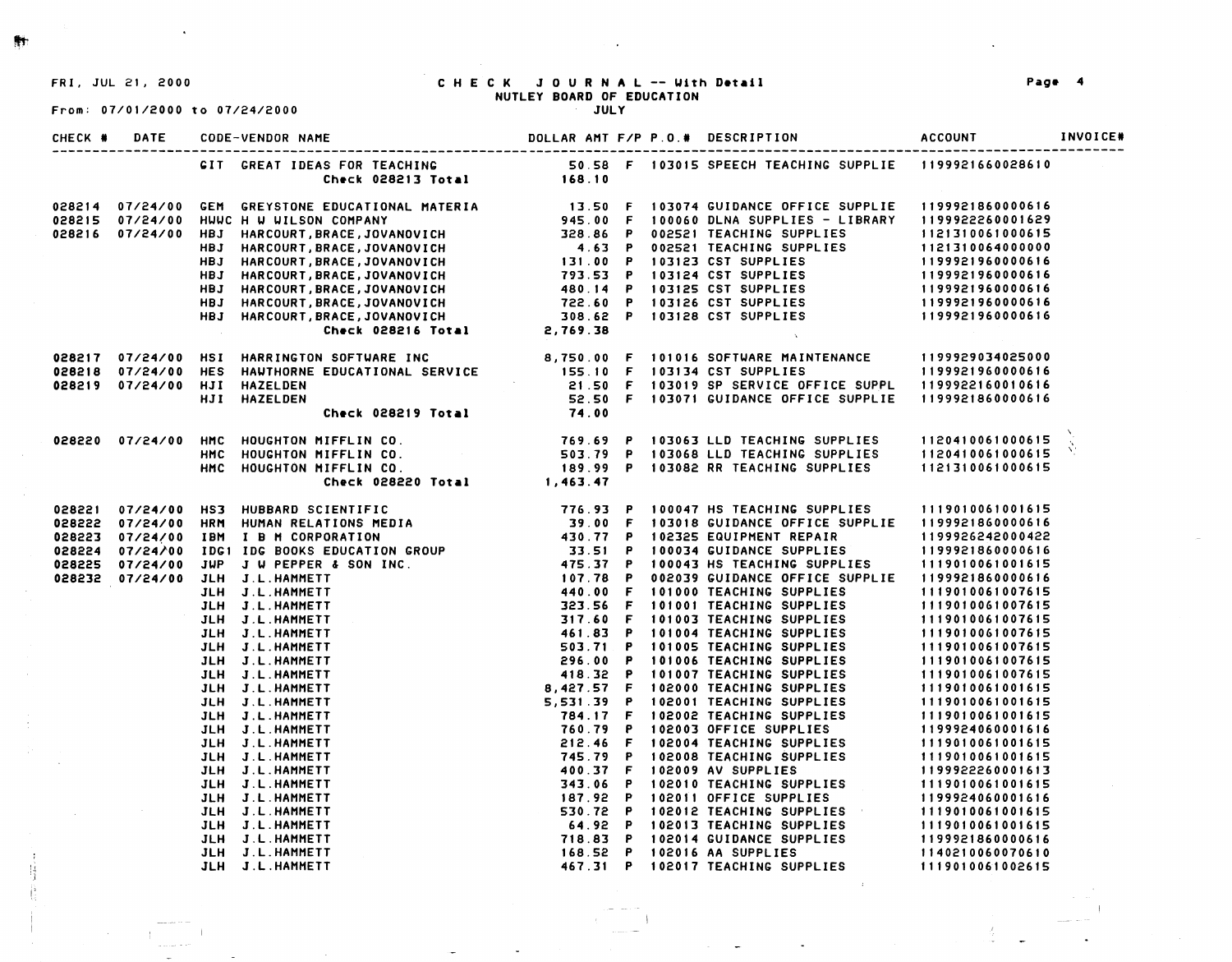R

### From: 07/01/2000 to 07/24/2000 JULY

# FRI, JUL 21, 2000 C H E C K JOURNAL -- Uith D•t•il **Page** 5 NUTLEY **BOARD** OF EDUCATION

## CHECK# DATE CODE-VENDOR NAME DOLLAR AMT F/P P.O.# DESCRIPTION ACCOUNT INVOICE# ----------------------------------------------------------------------------------------------------------------------------------- JLH J.L.HAMMETT 1,645.51 p 102019 TEACHING SUPPLIES 1119010061002615 JLH J.L.HAMMETT 1,227.80 P 102020 TEACHING SUPPLIES 111901006100261 JLH J.L.HAMMETT 444.33 **p** 102021 TEACHING SUPPLIES 1119010061002615 JLH J.L.HAMMETT 242.67 p 102022 TEACHING SUPPLIES 1119010061002615 JLH J.L.HAMMETT 2,565.69 F 102023 TEACHING SUPPLIES 1119010061002 JLH J.L.HAMMETT 585.75 **p** 102024 TEACHING SUPPLIES 111901 0061001 615 JLH J.L.HAMMETT 3,788.55 p 102626 TEACHING SUPPLIES 1119010061002615 JLH J.L.HAMMETT 3, 881 . 04 F 102027 TEACHING SUPPLIES 1119010061002615 JLH J.L.HAMMETT 4,471.56 P 102028 TEACHING SUPPLIES 1119010061003 JLH J.L.HAMMETT 917.54 F 102029 TEACHING SUPPLIES 1119010061003615 JLH J.L.HAMMETT 216.72 F 102030 TEACHING SUPPLIES 1119010061003615 JLH J.L.HAMMETT 377.68 P 102031 TEACHING SUPPLIES 1119010061003 JLH J.L.HAMMETT 298.94 **p** 102032 TEACHING SUPPLIES 1119010061003615 JLH J.L.HAMMETT 134. 26 **p** 102034 TEACHING SUPPLIES 1119010061003615 JLH J.L.HAMl'IETT 383.08 **p** 102035 TEACHING SUPPLIES 1119010061003615 JLH J.L.HAMMETT 3,719.32 F 102036 TEACHING SUPPLIES 1119010061003615 JLH J.L.HAMMETT 469.72 **p** 102037 OFFICE SUPPLIES 1119010061003615 JLH J.L.HAMMETT 81 . **06** F 102038 TEACHING SUPPLIES 1119010061001615 JLH J.L.HAMMETT 400.56 **p** 102039 TEACHING SUPPLIES 1119010061004615 JLH J.L.HAMMETT 389.51 **p** 102040 TEACHING SUPPLIES 1119010061004615 N JLH J.L.HAMMETT 363.72 **p** 102041 TEACHING SUPPLIES 1119010061004615 JLH J.L.HAMMETT 75.83 **p** 102042 TEACHING SUPPLIES 1119010061004615 \ JLH J.L.HAMMETT 29.52 F 102043 TEACHING SUPPLIES 1119010061004615 JLH J.L.HAMMETT 11 I . 95 p 102044 TEACHING SUPPLIES 1119010061004615 JLH J.L.HAMMETT 470.61 F 102045 TEACHING SUPPLIES 1119010061004615 JLH J.L.HAMMETT 204.57 **p** 102046 TEACHING SUPPLIES 1119010061004615 JLH J.L.HAMMETT **169.80 p** 102047 TEACHING SUPPLIES 1119010061004615 JLH J.L.HAMMETT 487.45 F 102048 TEACHING SUPPLIES 11 I 901 0 0 61 0.0 4 6 15 ŇΣ. JLH J.L.HAMMETT 861. 25 p 102052 TEACHING SUPPLIES 1119010061005615 JLH J.L.HAMMETT 630.04 **p** 102053 TEACHING SUPPLIES 1119010061005615 JLH J.L.HAMMETT **978.26 p** 102055 TEACHING SUPPLIES 1119010061005615 JLH J.L.HAMMETT 433.02 F 102056 TEACHING SUPPLIES 1119010061005615 JLH J.L.HAMMETT 600.31 **p** 102057 TEACHING SUPPLIES 1119010061005615 JLH J.L.HAMMETT 3,898.50 F 102059 OFFICE/TEACHING SUPPLIE 11190100 61005615 JLH J.L.HAMMETT **576.99** F 102059 OFFICE/TEACHING SUPPLIE 1199924060005616 JLH J.L.HAMMETT 359.26 F 102064 TEACHING SUPPLIES 1119010061006615 JLH J.L.HAMMETT 146.75 **p** 102066 TEACHING SUPPLIES 1119010061006615 JLH J.L.HAMMETT 258. 13 **p** 102067 TEACHING SUPPLIES 1119010061006615 JLH J.L.HAMMETT 229.09 F 102068 TEACHING SUPPLIES 1119010061006615 JLH J.L.HAMMETT 89.00 **p** 102071 BIL SUPPLIES 1124010061000615 JLH J.L.HAl111ETT 63.54 p 102074 GUIDANCE SUPPLIES 1199921860000616 JLH J.L.HAl111ETT 231 . 79 **p** 102080 COG MILD SUPPLIES 1120110061000615 JLH J.L.HAMMETT **88.09** p 102081 SLD SUPPLIES 1120410061000615 JLH J.L.HAMMETT 179.19 P 102083 LIBRARY SUPPLIES 1199922260001 JLH J.L.HAMMETT 524. 42 F 102086 SLD SUPPLIES 1120410061000615 JLH J.L.HAl111ETT 597.69 F 102087 SLD SUPPLIES 1120410061000615 JLH J.L.HAMMETT 343.72 p 102089 SLD SUPPLIES 1120410061000615 JLH J.L.HA1111ETT 635.89 **p** 102090 SLD SUPPLIES 1120410061000615 JLH J.L.HAMMETT 202.31 p 102092 RR SUPPLIES 1121310061000615 JLH J.L.HAMMETT 197.98 F 102093 RR SUPPLIES 1121310061000615 JLH J.L.HAMMETT 73.59 p 102094 RR SUPPLIES 1121310061000615 JLH J.L.HAMMETT 121 . 49 p 102095 RR SUPPLIES 1121310061000615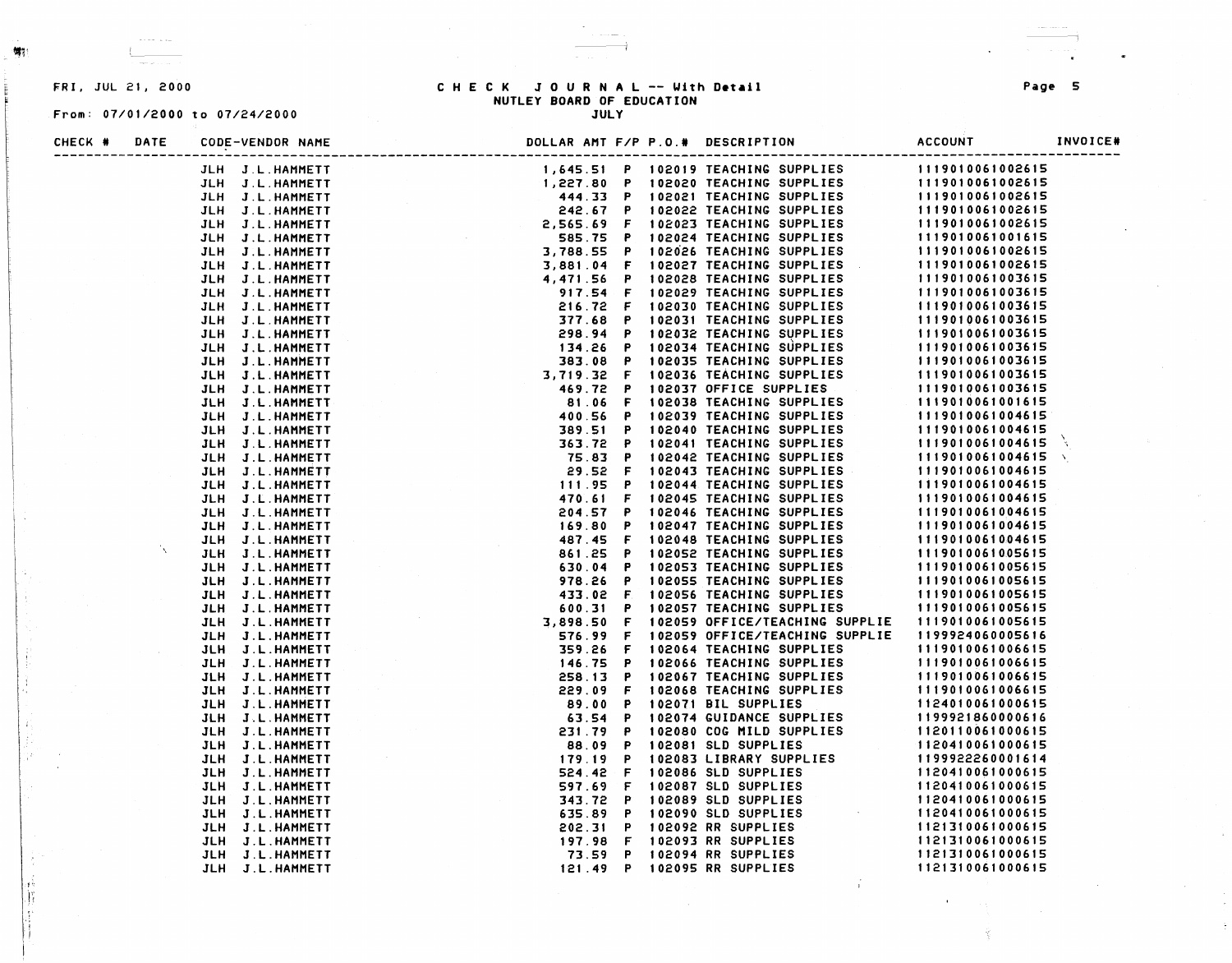### FRI, JUL 21, 2000 CHECK JOURNAL -- Ulth **D•tall**  NUTLEY **BOARD** OF EDUCATION

JULY

 $\sim$ 

f!

## From: 07/01/2000 to 07/24/2000

 $\blacksquare$ 

| CHECK # | DATE |                                                                                                                                                                                                                                                                        |  |  |                  | INVOICE# |
|---------|------|------------------------------------------------------------------------------------------------------------------------------------------------------------------------------------------------------------------------------------------------------------------------|--|--|------------------|----------|
|         |      |                                                                                                                                                                                                                                                                        |  |  |                  |          |
|         |      |                                                                                                                                                                                                                                                                        |  |  |                  |          |
|         |      |                                                                                                                                                                                                                                                                        |  |  |                  |          |
|         |      |                                                                                                                                                                                                                                                                        |  |  |                  |          |
|         |      | 028233 07/24/00 JIS1 JIST PUBLISHING<br>028234 07/24/00 JKE JOSEPH KARG ENTERPRISES (185.00 F 102288 EQUIP REPAIR (199926242000422<br>028235 07/24/00 JRI JOSEPH RICCIARDI INC. 67.80 F 102578 REPAIR SUPPLIES (199926061007000<br>0282                                |  |  |                  |          |
|         |      |                                                                                                                                                                                                                                                                        |  |  |                  |          |
|         |      |                                                                                                                                                                                                                                                                        |  |  |                  |          |
|         |      |                                                                                                                                                                                                                                                                        |  |  |                  |          |
|         |      |                                                                                                                                                                                                                                                                        |  |  |                  |          |
|         |      |                                                                                                                                                                                                                                                                        |  |  |                  |          |
|         |      | 028238 07/24/00 LM6 LEARNING MATTERS, INC. 40.00 P 004453 SUPT OFFICE SUPPLIES 1199923060017616<br>028238 07/24/00 LPI2 LEARNING PUBLICATIONS, INC. 57 10373 GUIDANCE OFFICE SUPPLIES 1199921860000616<br>028240 07/24/00 LSI LING                                     |  |  |                  |          |
|         |      |                                                                                                                                                                                                                                                                        |  |  |                  |          |
|         |      |                                                                                                                                                                                                                                                                        |  |  |                  |          |
|         |      |                                                                                                                                                                                                                                                                        |  |  |                  |          |
|         |      |                                                                                                                                                                                                                                                                        |  |  |                  |          |
|         |      |                                                                                                                                                                                                                                                                        |  |  |                  |          |
|         |      |                                                                                                                                                                                                                                                                        |  |  |                  |          |
|         |      |                                                                                                                                                                                                                                                                        |  |  |                  |          |
|         |      |                                                                                                                                                                                                                                                                        |  |  | 1119010061006615 |          |
|         |      |                                                                                                                                                                                                                                                                        |  |  | 1119010061007615 |          |
|         |      |                                                                                                                                                                                                                                                                        |  |  |                  |          |
|         |      |                                                                                                                                                                                                                                                                        |  |  | 1199923060017616 |          |
|         |      |                                                                                                                                                                                                                                                                        |  |  | 1121310061000615 |          |
|         |      |                                                                                                                                                                                                                                                                        |  |  | 1121310061000615 |          |
|         |      |                                                                                                                                                                                                                                                                        |  |  | 1120110061000615 |          |
|         |      |                                                                                                                                                                                                                                                                        |  |  | 1120110061000615 |          |
|         |      |                                                                                                                                                                                                                                                                        |  |  | 1121310061000615 |          |
|         |      |                                                                                                                                                                                                                                                                        |  |  | 1119010061003615 |          |
|         |      |                                                                                                                                                                                                                                                                        |  |  | 1119010061004615 |          |
|         |      |                                                                                                                                                                                                                                                                        |  |  | 1119010061004615 |          |
|         |      |                                                                                                                                                                                                                                                                        |  |  | 1119010061007615 |          |
|         |      |                                                                                                                                                                                                                                                                        |  |  | 1119010061007615 |          |
|         |      | 028242 07/24/00 MCG MANISSES COMMUNICATIONS GROUP<br>028243 07/24/00 MHP MCGRAU-HILL PUBLISHING CO.<br>MHP MCGRAU-HILL PUBLISHING CO.<br>MHP MCGRAU-HILL PUBLISHING CO.<br>MHP MCGRAU-HILL PUBLISHING CO.<br>MHP MCGRAU-HILL PUBLISHING<br>Check 028243 Total 6,820.63 |  |  | 1119010061005615 |          |
|         |      | 028244 07/24/00 MEP MEP SCHOOL DIVISION<br>028245 07/24/00 MSA1 MIDDLE STATES ASSOCIATION<br>028246 07/24/00 MINU MINUTEMAN SERVICE CO.<br>028247 07/24/00 MINU MINUTEMAN SERVICE CO.<br>MINUSIC TIME INC.<br>MINUSIC TIME INC.<br>MINUSIC                             |  |  |                  |          |
|         |      |                                                                                                                                                                                                                                                                        |  |  |                  |          |
|         |      |                                                                                                                                                                                                                                                                        |  |  |                  |          |
|         |      |                                                                                                                                                                                                                                                                        |  |  |                  |          |
|         |      |                                                                                                                                                                                                                                                                        |  |  |                  |          |
|         |      |                                                                                                                                                                                                                                                                        |  |  |                  |          |

2,593.23

**1,948.00** 

 $\sim$  100 km s  $^{-1}$ Service State

555.21 p 1 03113 TEACHING SUPPLIES-FRANK 174.20 P 103114 TEACHING SUPPLIES-FRANK

1,358.00 F 102192 SUPT OFFICE MISC. EXPEN 400.00 F 102194 SUPT/BUS EXPENSE 190.00 F 102194 SUPT/BUS EXPENSE

MUSIC TIME INC. MUSIC TIME INC.

Ch•ck **028247 Total** 

028248 07/24/00 NJSA N.J.ASSOCIATION OF SCHOOL ADM NJSA N.J.ASSOCIATION OF SCHOOL ADM NJSA N.J.ASSOCIATION OF SCHOOL ADM Ch•ck **028248 Total** 

MT **NT** 

 $\pm$ 

**Pag• 6** 

1119010061002615 1119010061002615

1199923089017000 1199923060017616 1199929060024616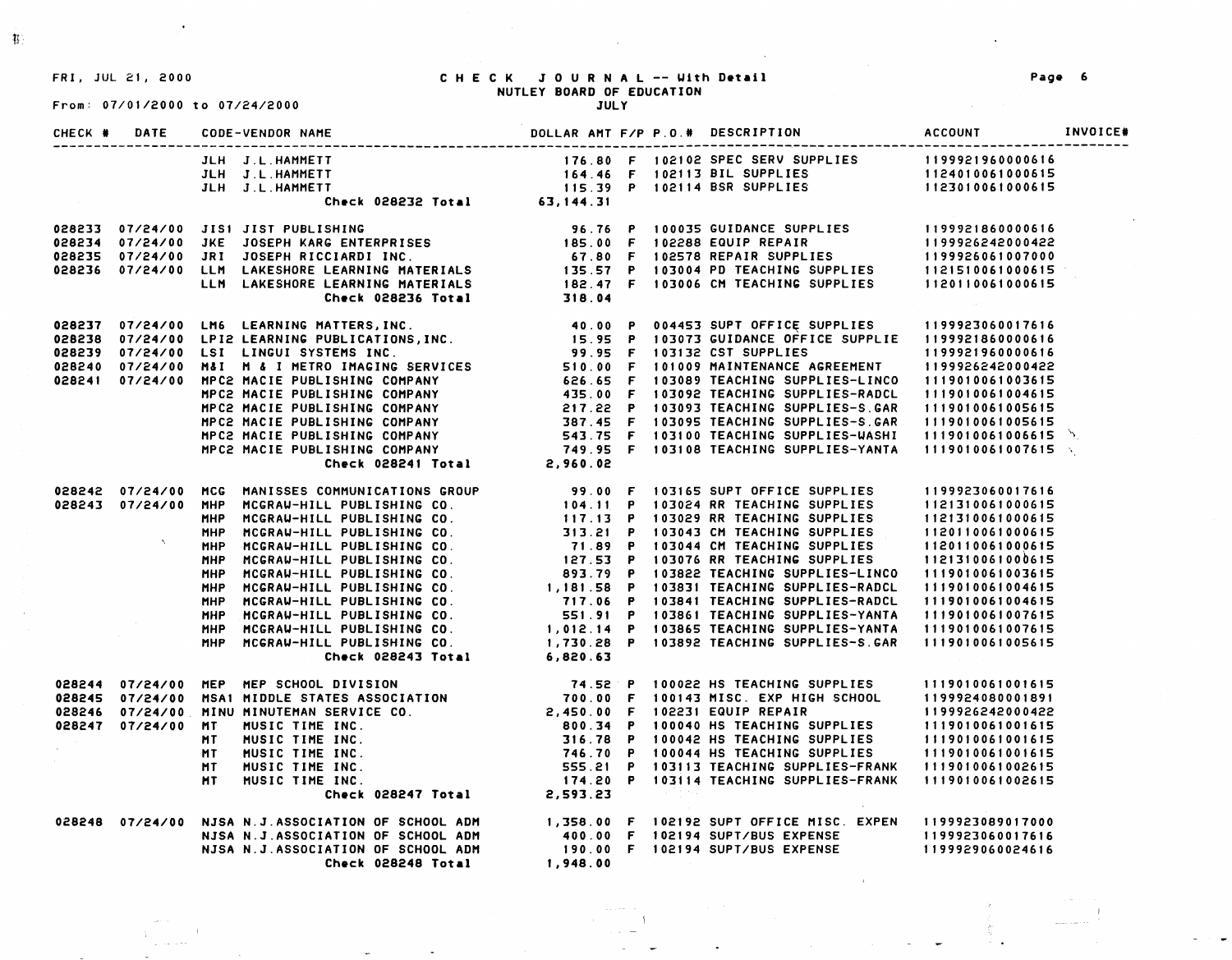## From: 07/01/2000 to 07/24/2000

# FRI, JUL 21, 2000 C H E C K JOURNAL -- Uith **Detail Page** 7 NUTLEY BOARD OF EDUCATION<br>JULY

 $~\frac{1}{\sqrt{2}}$ 

| CHECK # | DATE<br>-------------------- |    | CODE-VENDOR NAME                                                                                                                                                                                                               |  |  | DOLLAR AMT F/P P.O.# DESCRIPTION | ACCOUNT | INVOICE# |
|---------|------------------------------|----|--------------------------------------------------------------------------------------------------------------------------------------------------------------------------------------------------------------------------------|--|--|----------------------------------|---------|----------|
|         |                              |    |                                                                                                                                                                                                                                |  |  |                                  |         |          |
|         |                              |    |                                                                                                                                                                                                                                |  |  |                                  |         |          |
|         |                              |    |                                                                                                                                                                                                                                |  |  |                                  |         |          |
|         |                              |    |                                                                                                                                                                                                                                |  |  |                                  |         |          |
|         |                              |    |                                                                                                                                                                                                                                |  |  |                                  |         |          |
|         |                              |    |                                                                                                                                                                                                                                |  |  |                                  |         |          |
|         |                              |    |                                                                                                                                                                                                                                |  |  |                                  |         |          |
|         |                              |    |                                                                                                                                                                                                                                |  |  |                                  |         |          |
|         |                              |    |                                                                                                                                                                                                                                |  |  |                                  |         |          |
|         |                              |    |                                                                                                                                                                                                                                |  |  |                                  |         |          |
|         |                              |    |                                                                                                                                                                                                                                |  |  |                                  |         |          |
|         |                              |    |                                                                                                                                                                                                                                |  |  |                                  |         |          |
|         |                              |    |                                                                                                                                                                                                                                |  |  |                                  |         |          |
|         |                              |    |                                                                                                                                                                                                                                |  |  |                                  |         |          |
|         |                              |    |                                                                                                                                                                                                                                |  |  |                                  |         |          |
|         |                              |    |                                                                                                                                                                                                                                |  |  |                                  |         |          |
|         |                              |    |                                                                                                                                                                                                                                |  |  |                                  |         |          |
|         |                              |    |                                                                                                                                                                                                                                |  |  |                                  |         |          |
|         |                              |    |                                                                                                                                                                                                                                |  |  |                                  |         |          |
|         |                              |    |                                                                                                                                                                                                                                |  |  |                                  |         |          |
|         |                              |    |                                                                                                                                                                                                                                |  |  |                                  |         |          |
|         |                              |    |                                                                                                                                                                                                                                |  |  |                                  |         |          |
|         |                              |    |                                                                                                                                                                                                                                |  |  |                                  |         |          |
|         |                              |    |                                                                                                                                                                                                                                |  |  |                                  |         |          |
|         |                              |    |                                                                                                                                                                                                                                |  |  |                                  |         |          |
|         |                              |    |                                                                                                                                                                                                                                |  |  |                                  |         |          |
|         |                              |    |                                                                                                                                                                                                                                |  |  |                                  |         |          |
|         |                              |    |                                                                                                                                                                                                                                |  |  |                                  |         |          |
|         |                              |    |                                                                                                                                                                                                                                |  |  |                                  |         |          |
|         |                              |    |                                                                                                                                                                                                                                |  |  |                                  |         |          |
|         |                              |    |                                                                                                                                                                                                                                |  |  |                                  |         |          |
|         |                              |    |                                                                                                                                                                                                                                |  |  |                                  |         |          |
|         |                              |    |                                                                                                                                                                                                                                |  |  |                                  |         |          |
|         |                              |    |                                                                                                                                                                                                                                |  |  |                                  |         |          |
|         |                              |    |                                                                                                                                                                                                                                |  |  |                                  |         |          |
|         |                              |    |                                                                                                                                                                                                                                |  |  |                                  |         |          |
|         |                              |    |                                                                                                                                                                                                                                |  |  |                                  |         |          |
|         |                              |    |                                                                                                                                                                                                                                |  |  |                                  |         |          |
|         |                              |    |                                                                                                                                                                                                                                |  |  |                                  |         |          |
|         |                              |    |                                                                                                                                                                                                                                |  |  |                                  |         |          |
|         |                              |    |                                                                                                                                                                                                                                |  |  |                                  |         |          |
|         |                              |    |                                                                                                                                                                                                                                |  |  |                                  |         |          |
|         |                              |    |                                                                                                                                                                                                                                |  |  |                                  |         |          |
|         |                              |    |                                                                                                                                                                                                                                |  |  |                                  |         |          |
|         |                              |    | $164855 97/24/90 1981 191/11. 15 164854 17461 16483 17464 1648 17461 1648 17464 17464 17464 17464 17464 17464 17464 17464 17464 17464 17464 17464 17464 17464 17464 17464 17464 17464 17464 17464 17464 17464 17464 17464 174$ |  |  |                                  |         |          |
|         | 028262 07/24/00 PPG          |    |                                                                                                                                                                                                                                |  |  |                                  |         |          |
|         | 028263 07/24/00 PB           |    |                                                                                                                                                                                                                                |  |  |                                  |         |          |
|         | 028264 07/24/00 PH           |    |                                                                                                                                                                                                                                |  |  |                                  |         |          |
|         |                              | PН |                                                                                                                                                                                                                                |  |  |                                  |         |          |
|         |                              |    |                                                                                                                                                                                                                                |  |  |                                  |         |          |

 $\hat{\rho}_{\rm max} = \hat{\rho}_{\rm max}$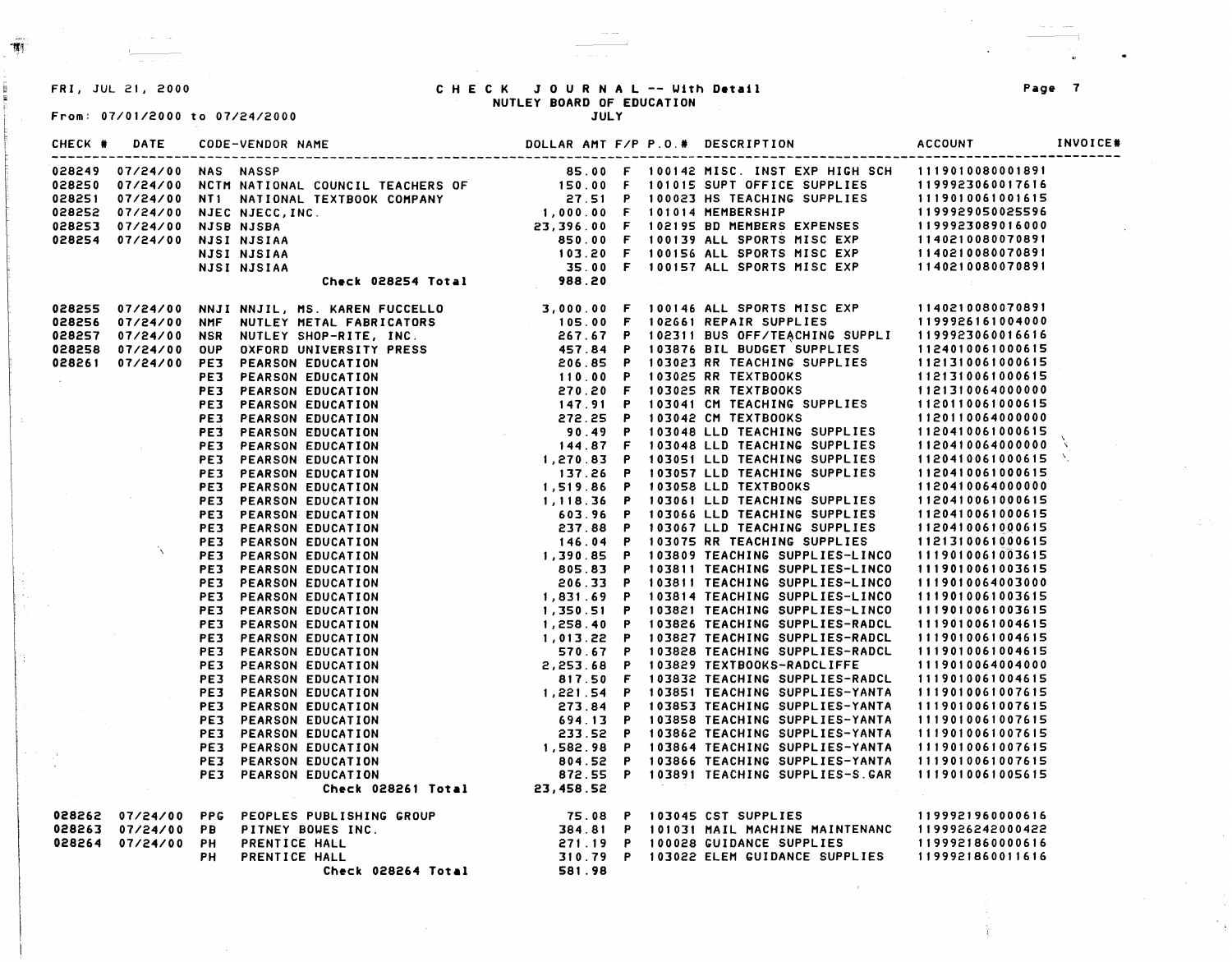$\mathbb{R}^{n \times n}$ 

## FRI, JUL 21, 2000 CHECK JOURNAL -- Uith **D•tail**  NUTLEY **BOARD** OF EDUCATION JULY

From: 07/01/2000 to 07/24/2000

 $\lambda$ 

|            |  | DOLLAR AMT F/P P.O. # DESCRIPTION<br>CHECK # DATE CODE-VENDOR NAME                                                                                                                                                                       |  |  | <b>ACCOUNT</b>                       | <b>INVOICE*</b> |
|------------|--|------------------------------------------------------------------------------------------------------------------------------------------------------------------------------------------------------------------------------------------|--|--|--------------------------------------|-----------------|
|            |  | 028265 07/24/00 PSAT PSAT/NMSQT<br>028266 07/24/00 PSAT PSAT/NMSQT 50.00 P 000249 OTHER PROF/TECH.SVCS 1199921839000000<br>028266 07/24/00 QI QUEUE, INC. 435.35 P 103838 TEACHING SUPPLIES-RADCL 1119010061004615<br>028267 07/24/00 R  |  |  |                                      |                 |
|            |  |                                                                                                                                                                                                                                          |  |  |                                      |                 |
|            |  |                                                                                                                                                                                                                                          |  |  |                                      |                 |
|            |  |                                                                                                                                                                                                                                          |  |  |                                      |                 |
|            |  |                                                                                                                                                                                                                                          |  |  |                                      |                 |
|            |  | 028268 07/24/00 RF RICHARDS FLORIST   108.00 P 102312 FRUIT BASKETS   1199923089016000<br>028269 07/24/00 RICH RICOH CORP   253.50 P 101017 MAINTENANCE AGREEMENT   1119010050000422<br>028270 07/24/00 RPC RIVERSIDE PUBLISHING CO.     |  |  |                                      |                 |
|            |  |                                                                                                                                                                                                                                          |  |  |                                      |                 |
|            |  |                                                                                                                                                                                                                                          |  |  |                                      |                 |
|            |  |                                                                                                                                                                                                                                          |  |  |                                      |                 |
|            |  |                                                                                                                                                                                                                                          |  |  |                                      |                 |
|            |  |                                                                                                                                                                                                                                          |  |  |                                      |                 |
|            |  |                                                                                                                                                                                                                                          |  |  |                                      |                 |
|            |  |                                                                                                                                                                                                                                          |  |  |                                      |                 |
|            |  |                                                                                                                                                                                                                                          |  |  |                                      |                 |
|            |  |                                                                                                                                                                                                                                          |  |  |                                      |                 |
|            |  |                                                                                                                                                                                                                                          |  |  |                                      |                 |
|            |  |                                                                                                                                                                                                                                          |  |  |                                      |                 |
|            |  | 028271 07/24/00 RR RUGC'S RECOMMENDATIONS (028272 07/24/00 SAGI SAGEBRUSH TECHNOLOGIES (2.85 P 100100 COMPUTER SUPPLIES 1199922260001619<br>199922260001619 (2.85 P 100100 COMPUTER SUPPLIES 1199922260001619<br>199922260001615 (2.     |  |  |                                      | $\mathcal{N}$   |
|            |  |                                                                                                                                                                                                                                          |  |  |                                      |                 |
|            |  |                                                                                                                                                                                                                                          |  |  |                                      |                 |
|            |  |                                                                                                                                                                                                                                          |  |  |                                      |                 |
|            |  |                                                                                                                                                                                                                                          |  |  |                                      |                 |
|            |  |                                                                                                                                                                                                                                          |  |  |                                      |                 |
|            |  |                                                                                                                                                                                                                                          |  |  |                                      |                 |
|            |  |                                                                                                                                                                                                                                          |  |  | 1199929060025616<br>1199926161004000 |                 |
|            |  |                                                                                                                                                                                                                                          |  |  |                                      |                 |
|            |  |                                                                                                                                                                                                                                          |  |  |                                      |                 |
|            |  |                                                                                                                                                                                                                                          |  |  |                                      |                 |
|            |  |                                                                                                                                                                                                                                          |  |  |                                      |                 |
|            |  |                                                                                                                                                                                                                                          |  |  |                                      |                 |
|            |  | 028281 07/24/00 SEA STRAUSS ESMAY ASSOCIATES INC<br>028281 07/24/00 SEJI SUBURBAN ESSEX JOINT INSURANC<br>SEJI SUBURBAN ESSEX JOINT INSURANC<br>SEJI SUBURBAN ESSEX JOINT INSURANC<br>SEJI SUBURBAN ESSEX JOINT INSURANC<br>SEJI SUBURBA |  |  |                                      |                 |
|            |  |                                                                                                                                                                                                                                          |  |  |                                      |                 |
|            |  |                                                                                                                                                                                                                                          |  |  |                                      |                 |
|            |  |                                                                                                                                                                                                                                          |  |  |                                      |                 |
|            |  |                                                                                                                                                                                                                                          |  |  |                                      |                 |
|            |  |                                                                                                                                                                                                                                          |  |  |                                      |                 |
|            |  |                                                                                                                                                                                                                                          |  |  |                                      |                 |
| $\alpha$ . |  | SEJI SUBURBAN ESSEX JOINT INSURANC 7,836.05 F 102183 INSURANCE<br>Check 028282 Total 129,531.07                                                                                                                                          |  |  |                                      |                 |
|            |  | 028283 07/24/00 TD TEACHER'S DISCOVERY 44.95 F 103060 LLD TEXTBOOKS 1120410064000000<br>1119010061001615 1028284 07/24/00 TBE TEACHING BUSINESS EDUCATION 35.00 P 100137 HS TEACHING SUPPLIES 1119010061001615<br>Check 028284 Total     |  |  |                                      |                 |
|            |  |                                                                                                                                                                                                                                          |  |  |                                      |                 |
|            |  |                                                                                                                                                                                                                                          |  |  |                                      |                 |
|            |  |                                                                                                                                                                                                                                          |  |  |                                      |                 |
|            |  | 028285 07/24/00 TC1 THE CAROLS<br>119910061004615 02.95 P 103847 TEACHING SUPPLIES-RADCL 1119010061004615<br>1199929060024616 07/24/00 TPG THOMPSON PUBLISHING GROUP 254.00 F 102291 BUS OFF SUPPLIES                                    |  |  |                                      |                 |
|            |  |                                                                                                                                                                                                                                          |  |  |                                      |                 |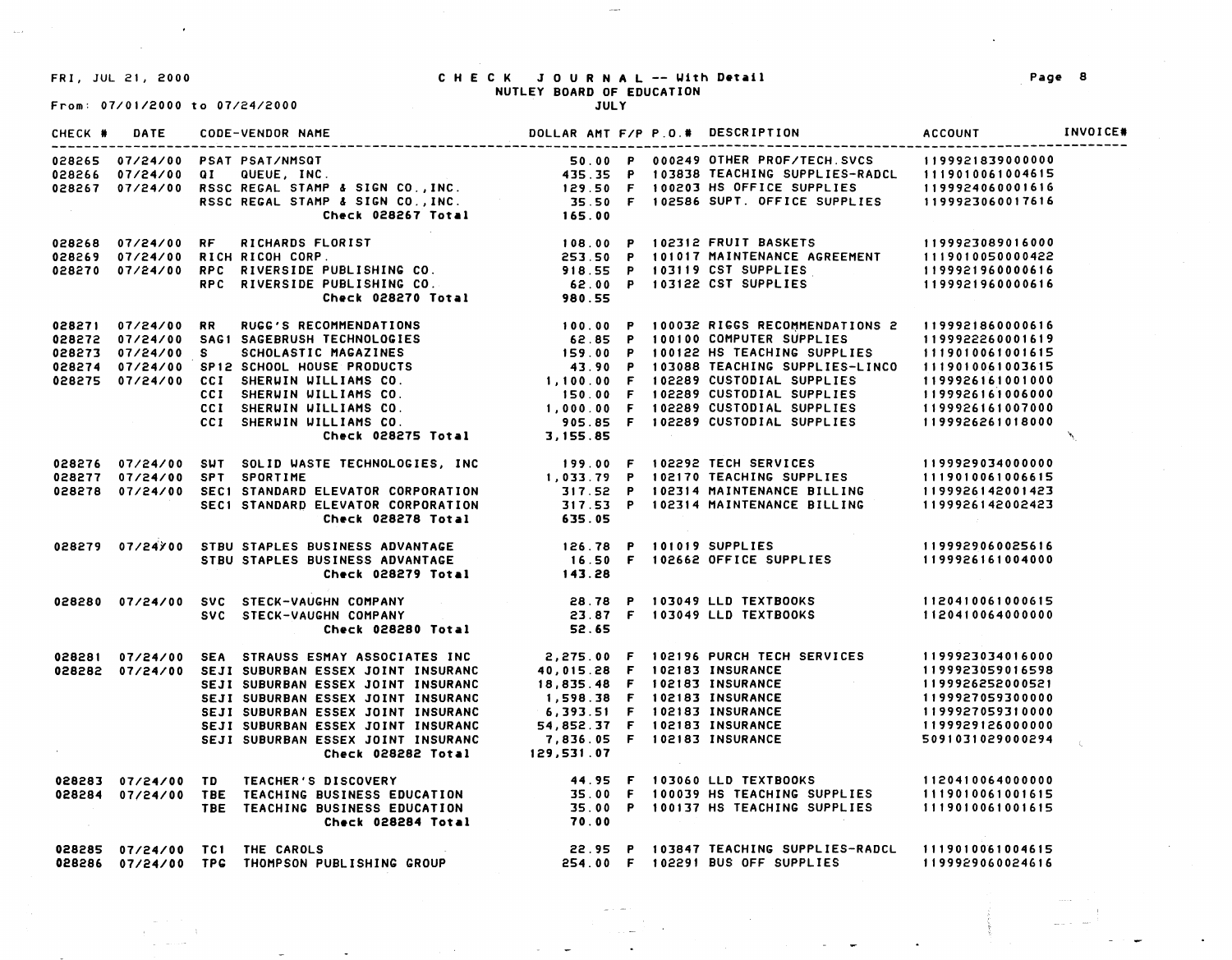# From: 07/01/2000 to 07/24/2000

## FRI, JUL 21, 2000 CHECK JOURNAL -- IJith **D•tail**  NUTLEY **BOARD** OF EDUCATION

**JULY** 

| CHECK # | DATE     | <b>CODE-VENDOR NAME</b>                                                                 | DOLLAR AMT F/P P.O.# DESCRIPTION |                                                                                                               | ACCOUNT          | INVOICE# |
|---------|----------|-----------------------------------------------------------------------------------------|----------------------------------|---------------------------------------------------------------------------------------------------------------|------------------|----------|
| 028287  |          | 07/24/00 TRE9 TREASURER, STATE OF NEW JERSE                                             |                                  | 66.00 F 100026 HS TEACHING SUPPLIES                                                                           | 1119010061001615 |          |
| 028288  | 07/24/00 | TS1 TREASURER, STATE OF NEW JERSE                                                       | 292.00 P                         | 005809 TECH SERVICES                                                                                          | 1199929034000000 |          |
| 028289  | 07/24/00 | USPS UNITED STATES POSTAL SERVICE                                                       |                                  | 1,000.00 P 102315 2000-01 SUPPLIES                                                                            | 1199923053000532 |          |
|         |          | USPS UNITED STATES POSTAL SERVICE                                                       |                                  | 1,000.00 P 102315 2000-01 SUPPLIES                                                                            | 1199923053001532 |          |
|         |          | USPS UNITED STATES POSTAL SERVICE                                                       |                                  | 1,000.00 P 102315 2000-01 SUPPLIES                                                                            | 1199923053010532 |          |
|         |          | Check 028289 Total<br>$\mathcal{L}(\mathcal{L})$ , and $\mathcal{L}(\mathcal{L})$ , and | 3,000.00                         |                                                                                                               |                  |          |
| 028290  | 07/24/00 | <b>UPSTART</b><br>UP.                                                                   |                                  | 55.01 P 100102 LIBRARY SUPPLIES<br>165.00 F 100038 HS TEACHING SUPPL                                          | 1199922260001612 |          |
| 028291  | 07/24/00 | <b>USJ</b><br><b>WALL STREET JOURNAL</b>                                                |                                  | 100038 HS TEACHING SUPPLIES                                                                                   | 1119010061001615 |          |
| 028292  | 07/24/00 | WEEKLY READER CORP.<br><b>UR</b>                                                        | 1, 199.00<br>- P                 | 103820 TEACHING SUPPLIES-LINCO                                                                                | 1119010061003615 |          |
| 028293  | 07/24/00 | <b>WEST GROUP</b><br>UG <sub>1</sub>                                                    | 40.00<br>$\mathbf{F}$            | 100144 LIBRARY BOOKS                                                                                          | 1199922260001611 |          |
| 028294  | 07/24/00 | WIPC WESTERN TERMITE & PEST CONTRO                                                      | 281.00<br>$\mathbf{P}$           | 102318 PEST CONTROL SERVICES                                                                                  | 1199926259000000 |          |
| 028295  | 07/24/00 | WHITAKER NEWSLETTERS INC.<br><b>UNI</b>                                                 | 199.00 F                         | 102351 BUS OFF SUPPLIES                                                                                       | 1199929060024616 |          |
| 028296  | 07/24/00 | URC1 UORLD RESEARCH CO.                                                                 | 337.00 P                         | 005505 TEACHING SUPPLIES-YANTA                                                                                | 1119010061007615 |          |
| 028297  | 07/24/00 | <b>UCN</b><br>WORRALL COMMUNITY NEWSPAPER I                                             | 19.00 F                          | 100141 HS OFFICE SUPPLIES                                                                                     | 1199924060001616 |          |
|         |          | WORRALL COMMUNITY NEWSPAPER I<br>UCN                                                    | <b>19.00 F</b>                   | 102193 SP SERV OFFICE SUPPLIES                                                                                | 1199922160010616 |          |
|         |          | Check 028297 Total                                                                      | 38.00                            |                                                                                                               |                  |          |
| 028298  |          | 07/24/00 XER4 XEROX                                                                     |                                  | 1,257.50 P 005664 BUS/SUPT OFFICE SUPPLIE 1199923060017616                                                    |                  |          |
|         |          | XER4 XEROX                                                                              |                                  | 1,257.50 P 005664 BUS/SUPT OFFICE SUPPLIE                                                                     | 1199929060024616 |          |
|         |          | Check 028298 Total                                                                      | 2,515.00                         |                                                                                                               |                  |          |
|         |          | 028299  07/24/00  XER2  XEROX  CORPORATION                                              |                                  | 109.61 P 101018 LEASE AGREEMENT                                                                               | 1199924050002440 |          |
|         |          | <b>XER2 XEROX CORPORATION</b>                                                           |                                  | 1,078.75 P 101032 LEASE AGREEMENT                                                                             | 1199926242000422 |          |
|         |          | Check 028299 Total 1,188.36                                                             |                                  | TE 14 P 103028 RR TEACHING SUPPLIES<br>749.02 P 103855 TEACHING SUPPLIES<br>609.64 P 103855 TEACHING SUPPLIES |                  |          |
| 028300  | 07/24/00 | ZB1 ZANER-BLOSER                                                                        |                                  |                                                                                                               | 1121310061000615 |          |
|         |          | ZANER-BLOSER<br>ZB1                                                                     |                                  | 103855 TEACHING SUPPLIES-YANTA                                                                                | 1119010061007615 |          |
|         | 74 F     | ZANER-BLOSER<br>ZB1                                                                     |                                  | 103856 TEACHING SUPPLIES-YANTA                                                                                | 1119010061007615 |          |
|         |          | ZANER-BLOSER<br>ZB 1                                                                    |                                  | P 103859 TEACHING SUPPLIES-YANTA                                                                              | 1119010061007615 |          |
|         |          | ZB1 ZANER-BLOSER                                                                        |                                  | 3,455.99 P 103871 TEACHING SUPPLIES-S.GAR                                                                     | 1119010061005615 |          |
|         |          | ZB1 .ZANER-BLOSER                                                                       | 125.05                           | F 103871 TEACHING SUPPLIES-S.GAR                                                                              | 1119010064005000 |          |
|         |          | Check 028300 Total                                                                      | 5,668.02                         |                                                                                                               |                  |          |
|         |          |                                                                                         |                                  |                                                                                                               |                  |          |
|         |          |                                                                                         |                                  |                                                                                                               |                  |          |

**REPORT TOTALS: 888,398.17** 

**Pag• 9**